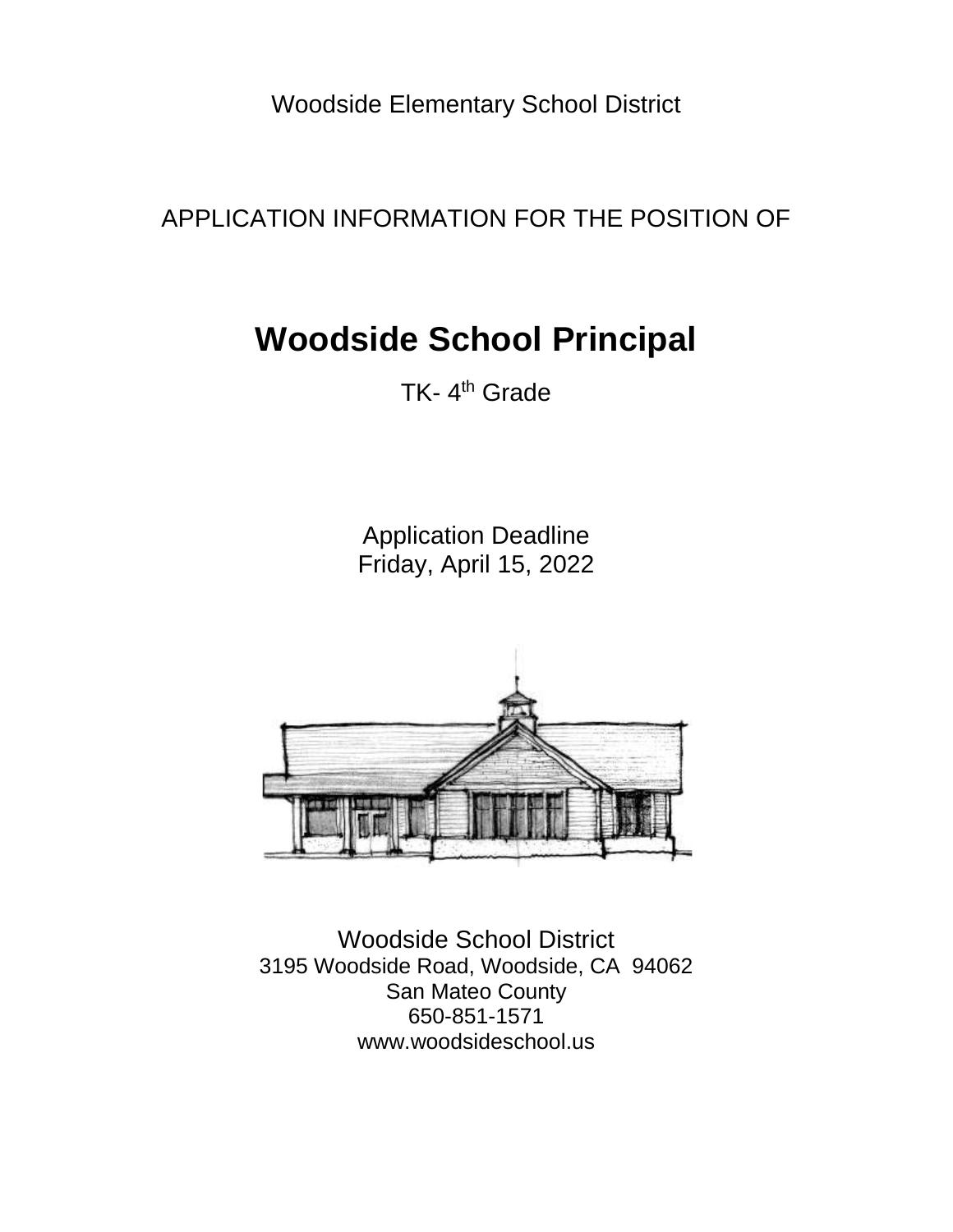#### **WOODSIDE ELEMENTARY SCHOOL DISTRICT**

#### **Mission**

Through active collaboration with teachers, parents and the vibrant local community, Woodside School provides a well-rounded preschool through 8<sup>th</sup> grade education that prepares its students to be curious, enthusiastic and self-motivated learners as a foundation for future academic and life success.

#### **Vision**

The vision of the Woodside School is to be widely recognized as a model public school and center of educational excellence that enables each student to achieve his or her full potential as an engaged global citizen of the 21<sup>st</sup> Century.

#### **Values**

Consistent with Woodside's cohesive, small-town character, educating and nurturing students is our community's contribution to the future. Collectively, we:

- Pursue academic excellence
- Encourage each child to achieve his or her full potential
- Respect the individual talent, needs and learning styles of each child
- Value experiential learning, the arts, music, physical education and world language(s) as vital elements of our core curriculum
- Attract, support and inspire highly motivated, talented and creative teachers
- Foster communication and collaboration among teachers, parents, administrators and the School Board
- Encourage innovation, intellectual risk taking and a life-long love of learning
- Celebrate the imagination, humor and compassion inherent in all children
- Treasure the sense of community that our school and campus provides
- Seek constant improvement of our school and its programs
- Encourage compassion for others through community and global service and outreach

#### **Defining Student Success**

Through implementation of this plan, the school aims to graduate students who are:

- Creative, collaborative, problem solving, critical thinkers
- Good communicators with strong reasoning, research and personal relationship skills
- Able to lead and contribute to their communities − locally and globally
- Well-balanced − academically, socially, emotionally, physically
- Confident, happy, healthy individuals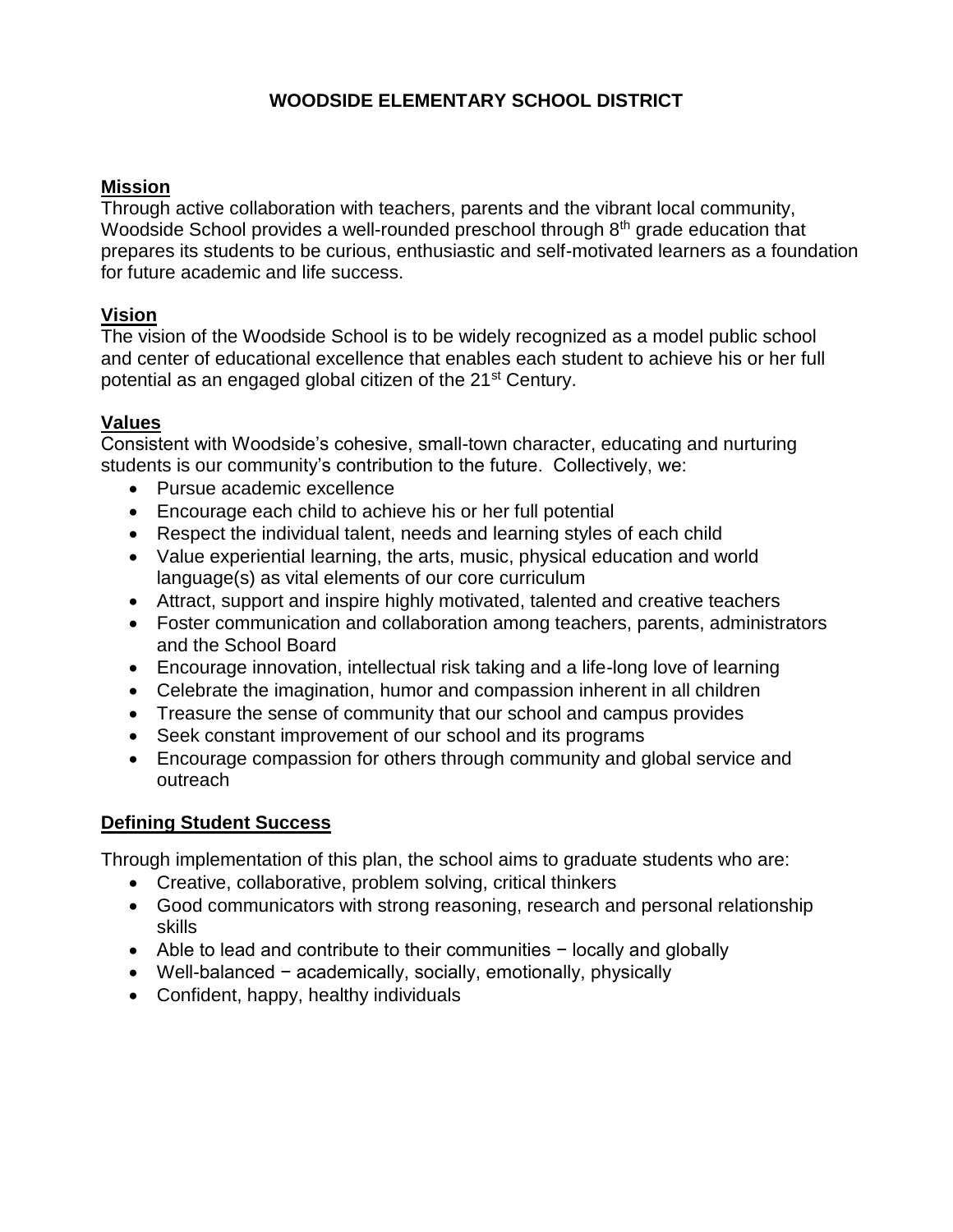## **Qualifications**

The Woodside School District invites individuals with a high degree of effective leadership and management ability to apply for the position of TK-4 Principal of Woodside School.

The District is seeking an individual who is a highly skilled and innovative instructional leader, who can lead and support an outstanding teaching staff, and who has the knowledge, experience and passion for working with elementary students. S/he needs to understand the value of building trust, relationships, and knowledge of the school and community. Candidates must hold or qualify for a California Administrative Credential. A Master's Degree is required.

#### **Criteria**

The following criteria may be used to evaluate and select candidates who will be recommended for an interview:

## **Professional Expectations**

- Served as a successful administrator at the elementary or middle school level with a strong curriculum background, expertise in the development, implementation and evaluation of staff professional learning programs and knowledge of best practices in education.
- An interest in district wide leadership opportunities
- Possesses successful elementary teaching experience
- Committed to the selection, development and evaluation of an outstanding teaching staff
- Able to create a warm, welcoming and friendly atmosphere in the office and the school
- Maintains a highly visible presence on the campus and with the community is present at campus activities
- Has skills to implement and believes in consensus building, site based management and shared decision making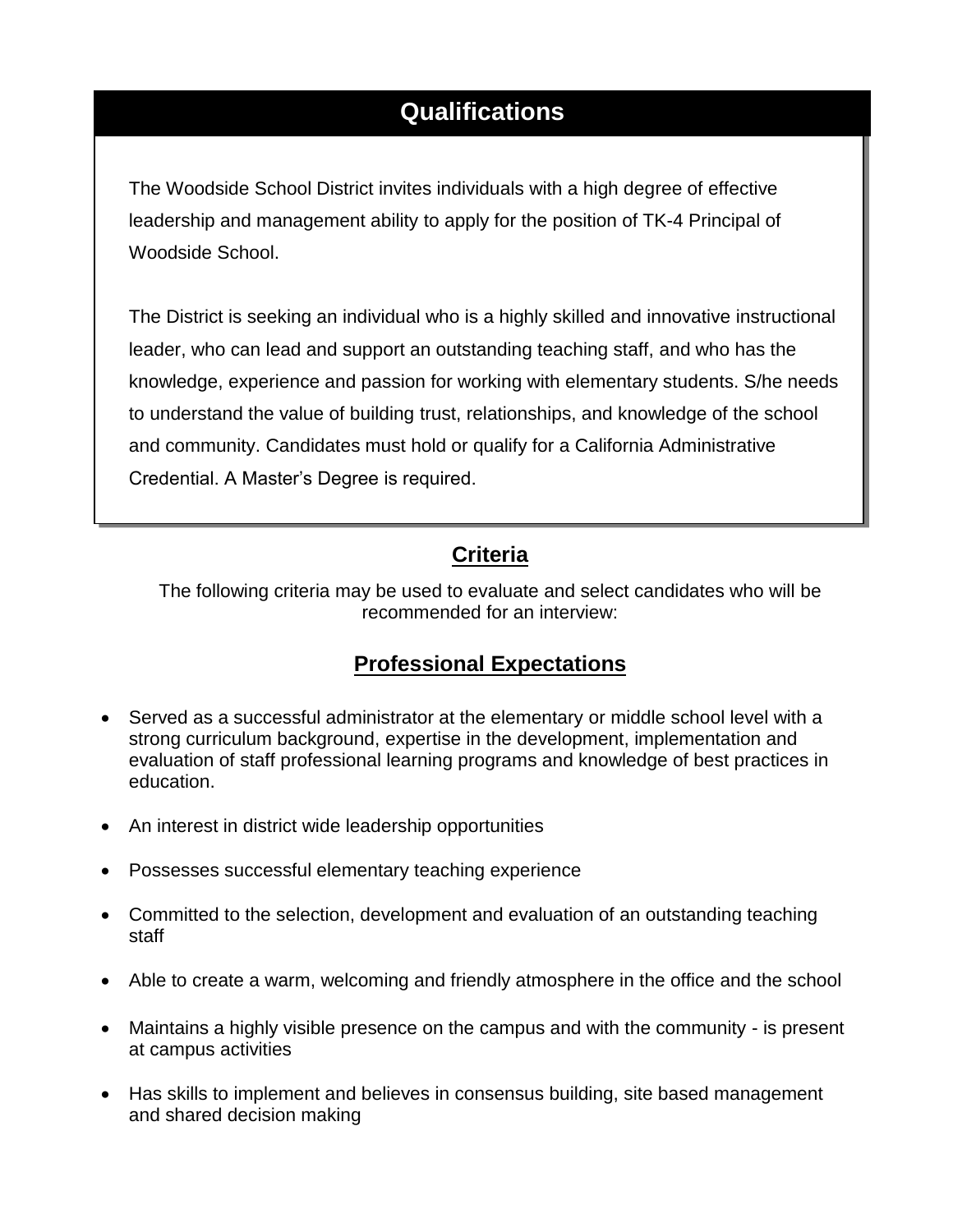- Understands the change process, respecting Woodside's strengths, programs, culture and traditions, and enlists all stakeholders in meeting the challenges confronting education in the twenty-first century
- Utilizes data and research to identify and implement best practices for instruction
- Sets high academic expectations and ensures that the instructional program provides challenges for all students
- Possesses outstanding communication skills, written and verbal, and is an excellent listener, respecting and welcoming a variety of opinions
- Possesses strong management skills
- Guided by a focus on students in all aspects of decision making and resource allocation
- Possesses an excellent understanding and background regarding the uses of technology for instruction and the operation of the school
- Able to set boundaries and say "no" when necessary
- Able to be a creative and innovative problem solver

## **Personal Qualities**

- $\triangleright$  Has a sense of humor
- ➢ Is a confident leader and dedicated educator
- $\triangleright$  Maintains a positive attitude and is personable
- $\triangleright$  Demonstrates honesty and integrity
- $\triangleright$  Is an inspiring role model for students
- $\triangleright$  Is approachable a people person
- $\triangleright$  Respects others
- ➢ Likes, values and dedicated to the school community
- $\triangleright$  Welcomes the opportunity to work with a highly involved and committed parent community

➢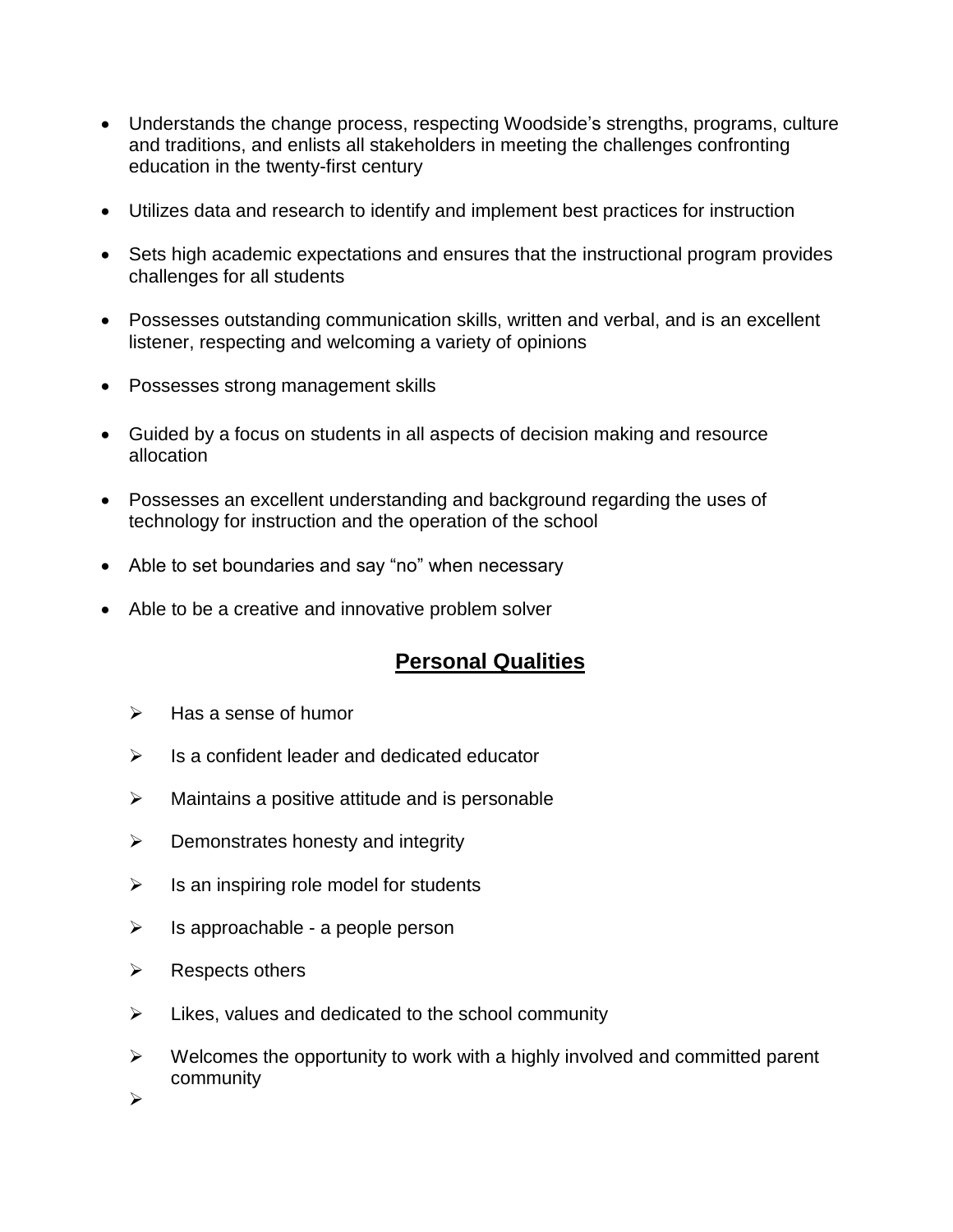## **Salary and Contract Terms**

The 2022-23 compensation and fringe benefits will be competitive. The salary range is \$146,013-\$167,722 depending on experience (21-22 salary schedule), and \$11,500 District contribution towards health benefits.

The effective start date for this position will be August 1, 2022.

#### **Application Requirements**

In order to be considered, the candidate must provide:

- $\checkmark$  A letter of application outlining qualifications for this position
- $\checkmark$  A current resume
- ✓ Transcripts
- ✓ Credentials
- $\checkmark$  Completed essay questions topics are listed on the final page of this document.
- ✓ Three to five letters of recommendation.
- $\checkmark$  Three to five references including day and evening telephone numbers and email addresses.

All materials received will be acknowledged and treated confidentially.

Application materials shall be submitted on EdJoin. Internal applicants can submit to Cathy by a hard copy or email.

Cathy Stienstra Executive Assistant to the Superintendent Woodside Elementary School District 3195 Woodside Road, Woodside, CA 94062 [cstienstra@woodsideschool.us](mailto:cstienstra@woodsideschool.us) – 650-851-1571 x4004

## **Deadline**

The letter of application and other required materials must be received no later than Friday, April 15.